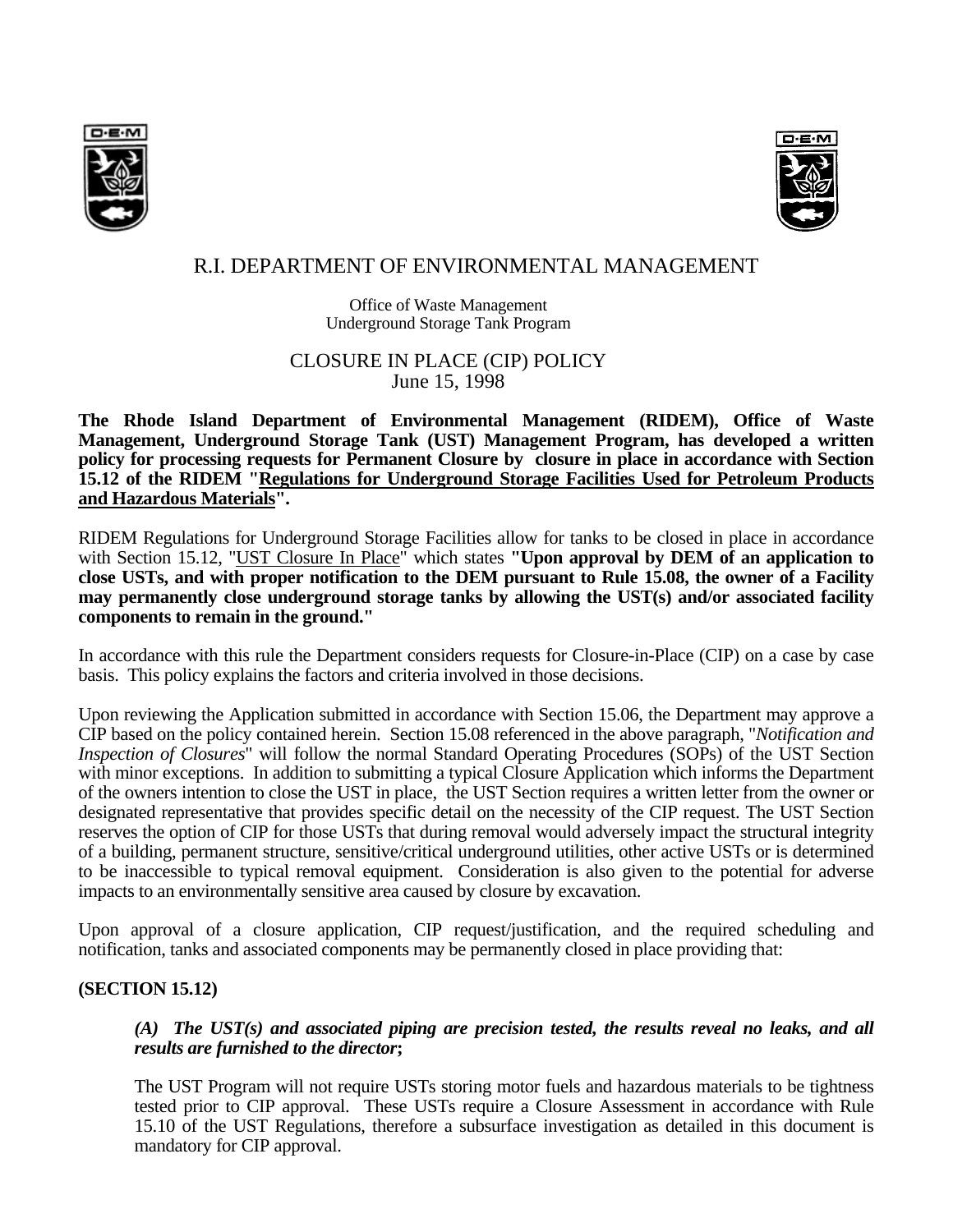USTs storing fuel oil consumed solely on-site or any tank otherwise exempted from the Closure Assessment requirements (Rule 15.01), shall have the option of submitting a tightness test for the tank and lines. The test must be performed after a CIP approval is received from the UST Program. After the results are received from the Applicant, the UST Program will schedule the subsequent onsite inspection by UST Management Program personnel.

# *(B) All product is removed from the UST and from all connecting lines.*

Some contents may be reused or recycled (virgin product) and others (sludge) disposed of appropriately. This will be addressed in the approval of the closure application by verifying the owner has contracted a licensed hazardous waste hauler and should be consistent with previously developed residuals management policies.

### *(C) The UST is cleaned to remove any remaining product or residual material and such product and residuals is disposed of in accordance with applicable federal, state, and local statutes, ordinances, rules and regulations;*

In order to properly clean a UST which is closed in place, the contractor may have to cut open the exposed top of the UST. The contractor should be reminded of the State Law prohibiting cutting tanks on-site and the necessity of obtaining a variance approval from the State Fire Marshall's office. It may be possible to properly clean the UST by power-washing and utilizing a licensed vacuum truck to remove the residuals.

# *(D) All fill gauge, pump and vent lines are disconnected and inlets and outlets permanently capped or plugged; and*

All accessible UST appurtenances shall be removed and inlets and outlets permanently capped or plugged. This shall include, but not be limited to, all fill pipes, product lines, and vent lines.

# *(E) All USTs are filled completely with an inert solid material and all remaining underground piping associated with the USTs are permanently capped and secured against tampering.*

The UST Program will require the use of slurry concrete or flowable fill only. It is important that an attempt is made to fill all voids and that all openings on the top of the tank are permanently capped or obstructed to reduce the likelihood of tank re-use or accidental fuel delivery. All piping closed in place shall also be completely filled with concrete or flowable fill.

Additional site investigation work must be performed to provide DEM with information normally obtained through the typical permanent closure involving the removal of the tank. This is required in accordance with Section 15.10, "Closure Assessments" except for those tanks that are exempted in Section 15.01 "Applicability". **Section 15.01 exempts;**

- **(A) USTs which store fuel oil consumed solely on-site;**
- **(B) USTs of less than 1,100 gallons in capacity which store motor fuels at farm or residential sites, provided that the fuel is for on-site use; or**
- **(C) Holding Tanks**

For USTs requiring a Closure Assessment, the Assessment shall be submitted in accordance with the requirements outlined in **Section 15.10, "Closure Assessments" and RIDEM Closure Assessment**  Guidelines(1992). In summary, this requires physical description of UST, soil, groundwater, methods of field screening, sampling, analytical methods, results and consultant recommendations. This must be submitted to the UST Program w/in 30 days.